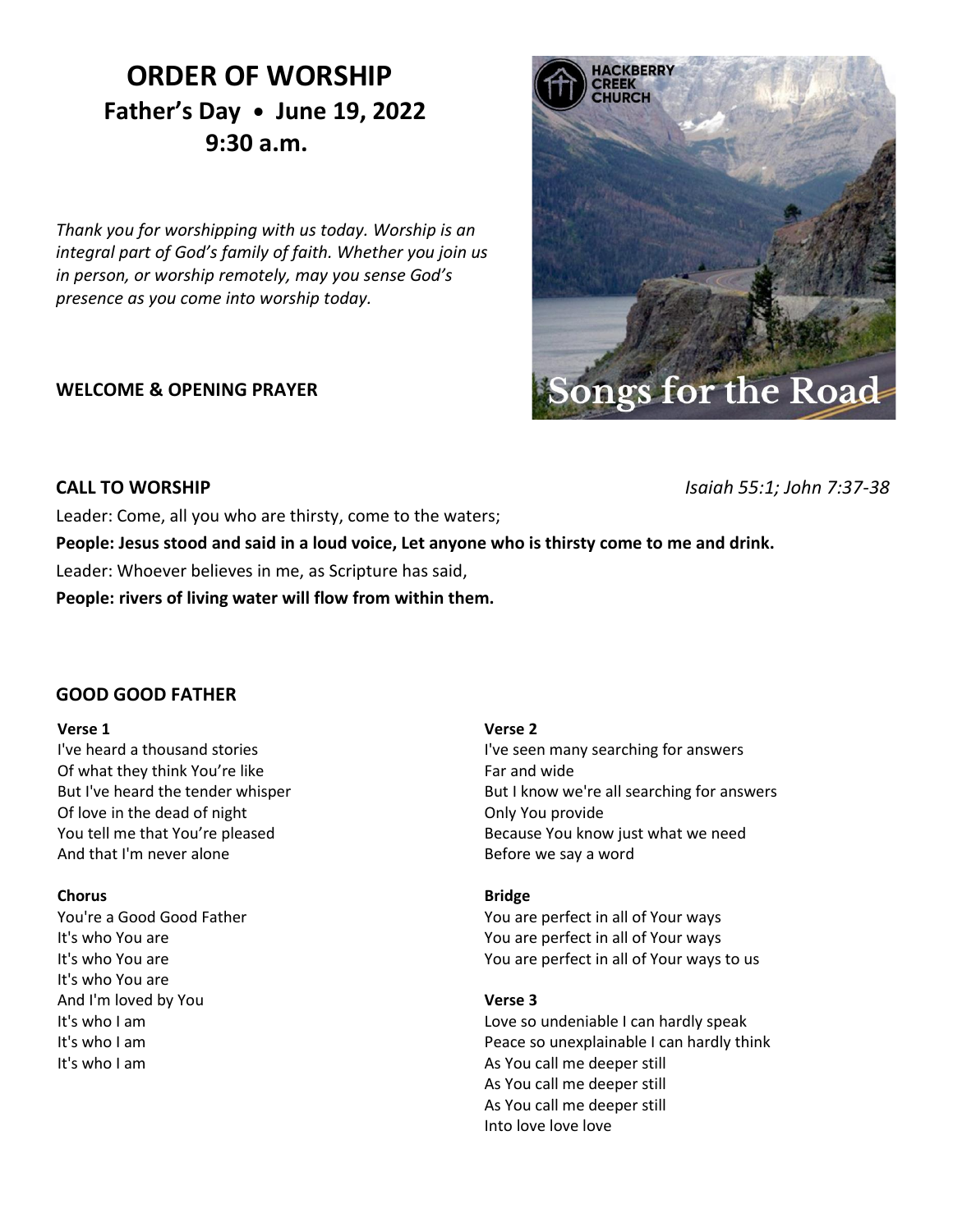# **'TIS SO SWEET TO TRUST IN JESUS**

### **Verse 1**

'Tis so sweet to trust in Jesus Just to take Him at His word Just to rest upon His promise Just to know thus saith the Lord

### **Chorus**

Jesus Jesus how I trust Him How I've proved Him o'er and o'er Jesus Jesus precious Jesus O for grace to trust Him more

### **Verse 2**

O how sweet to trust in Jesus Just to trust His cleansing blood Just in simple faith to plunge me 'Neath the healing cleansing flood

### **Verse 3**

Yes 'tis sweet to trust in Jesus Just from sin and self to cease Just from Jesus simply taking Life and rest and joy and peace

## **CALL TO CONFESSION** *Romans 8:14-16*

# **SILENT PRAYERS OF CONFESSION & PROMISE OF FORGIVENESS**

### **GIVING OF TITHES & OFFERINGS\***

### **Options for giving:**

*1. You or your bank can mail checks to: Hackberry Creek Church 2000 Kinwest Pkwy, Irving, TX 75063. 2. Online Giving (fees are incurred by the church): [www.hackberrycreekchurch.com](http://www.hackberrycreekchurch.com/); click "Give Online" at the bottom of the page OR To use PayPal: Go to [PayPal.Me/hackberrycreekchurch.](mailto:PayPal.Me/hackberrycreekchurch)*

## **THIS I BELIEVE (THE CREED)**

### **Verse 1**

Our Father everlasting The all creating One God Almighty Through Your Holy Spirit Conceiving Christ the Son Jesus our Saviour

### **Chorus 1**

I believe in God our Father I believe in Christ the Son I believe in the Holy Spirit Our God is three in One I believe in the resurrection That we will rise again For I believe in the Name of Jesus

### **Verse 2**

Our judge and our defender Suffered and crucified Forgiveness is in You Descended into darkness You rose in glorious life Forever seated high

### **Bridge**

I believe in You, I believe You rose again I believe that Jesus Christ is Lord

### **Chorus 2**

I believe in life eternal, I believe in the virgin birth I believe in the saints' communion And in Your holy Church, I believe in the resurrection When Jesus comes again, For I believe in the Name of Jesus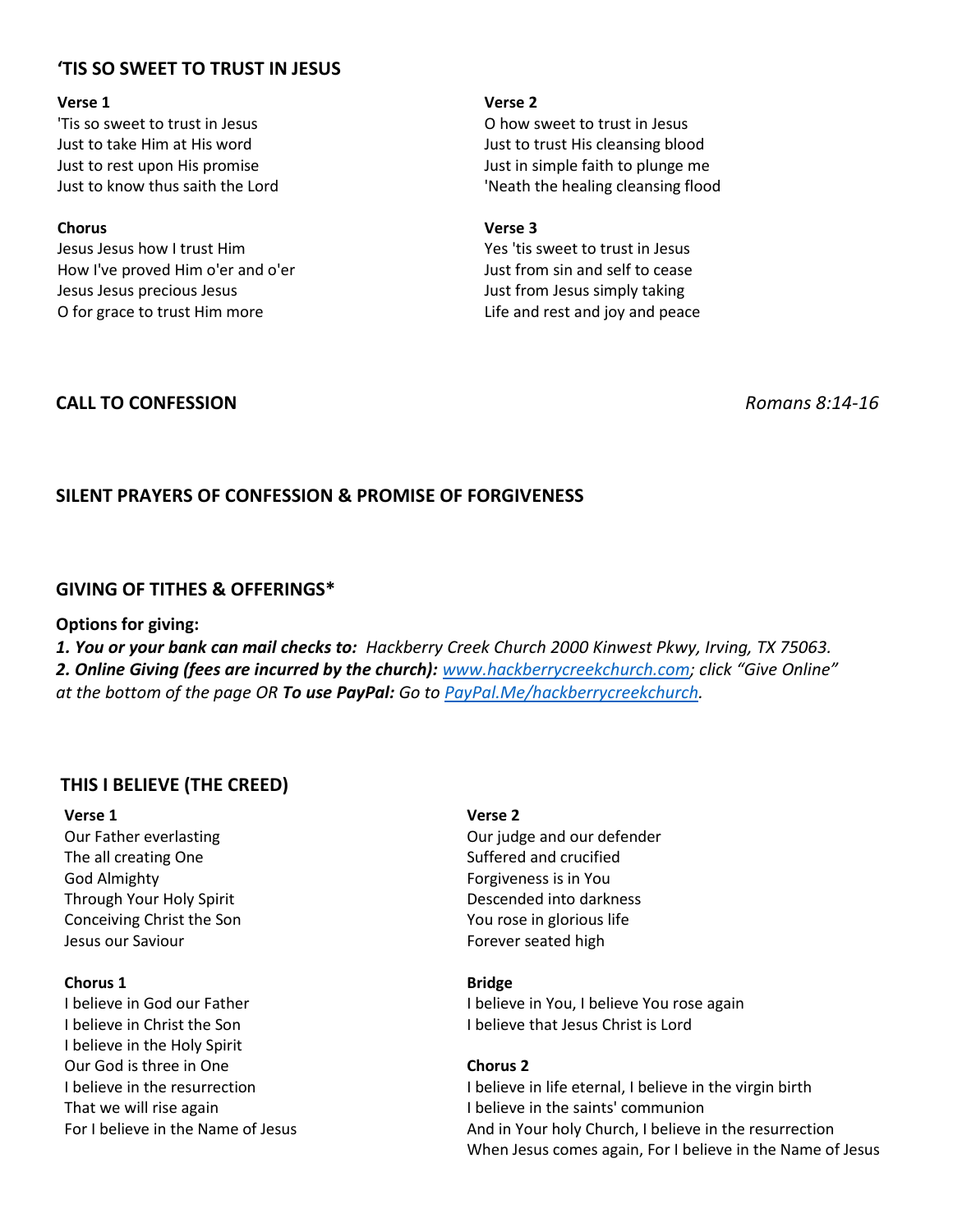**MESSAGE FOR YOUNG DISCIPLES** *Vacation Bible School: A Week of Waves!*

*Following the Message for Young Disciples, children ages 3-7 may go with adult leaders to Children's Worship (Rm 133). Through song, prayer, and reading of the Word they will grow in their love of God. Children will return to the sanctuary before worship ends. This month's focus is, "Sacraments".*

**SCRIPTURE READING** *Psalm 125 Please follow along in your Bible*

**SERMON** *Unmovable Rev. Jonathan Tony*

### **PRAYER OF THANKSGIVING AND INTERCESSION**

*Our Father who art in heaven, hallowed be thy name, thy kingdom come, thy will be done on earth as it is in heaven. Give us this day our daily bread; and forgive us our debts as we forgive our debtors; and lead us not into temptation, but deliver us from evil. For thine is the kingdom, and the power, and the glory, forever.Amen.*

**LIFE AND WORK** *Wycliffe Ministries Doug & Meg*

### **JESUS FIRM FOUNDATION**

### **Verse 1**

How firm a foundation you saints of the Lord Is laid for your faith in His excellent Word What more can He say than to you He has said To you who for refuge to Jesus have fled

### **Verse 2**

Fear not He is with us O be not dismayed For He is our God our Sustainer and Strength He'll be our Defender and cause us to stand Upheld by His merciful almighty hand

### **Chorus**

How firm our foundation How sure our salvation And we will not be shaken Jesus firm foundation

### **Verse 3**

The soul that is trusting in Jesus as Lord Will press on enduring the darkest of storm And though even hell should endeavor to shake He'll never no never no never forsake He'll never no never no never forsake

### **Bridge**

Age to age He stands faithful to the end All may fade away but He will remain He will remain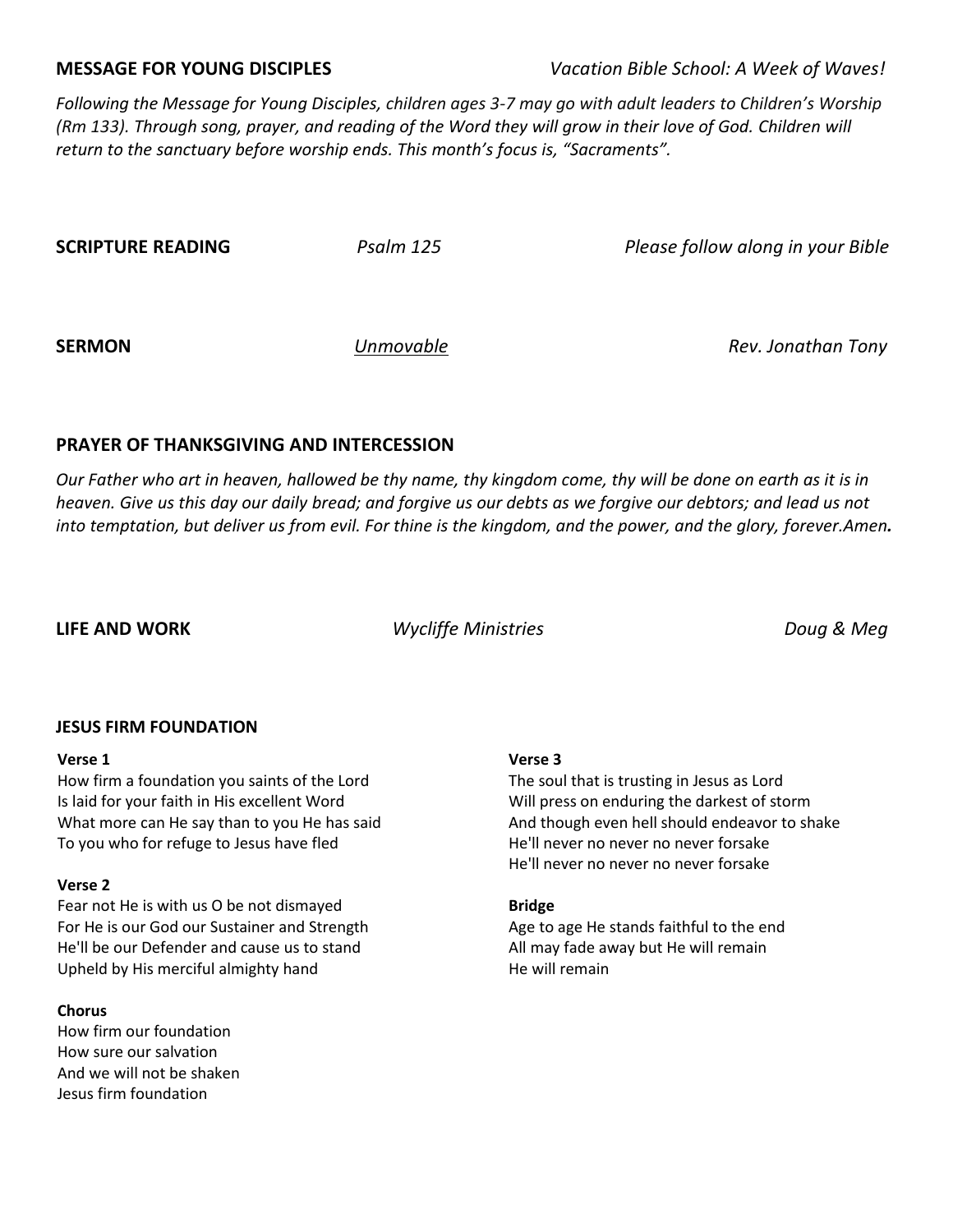I believe in God the Father Almighty, our Creator. I believe in Jesus Christ, God's only Son, our Lord. I believe in the Holy Spirit, our Comforter.

I believe in the triune God; In His holiness which condemns me, In His love which redeems me, And in His presence which renews me. Amen.

## **INVITATION TO DISCIPLESHIP**

### **BENEDICTION**

*\*Prayer Deacons, Greg Lindstrom [\(greg.lindstrom.pmp@gmail.com\)](mailto:greg.lindstrom.pmp@gmail.com) and Caroline Ozymy [\(cozymy@verizon.net\)](mailto:cozymy@verizon.net) are available during the service offering time at the back of the church and afterwards down front. They are also available for prayers by email during the week.*

> *Please let us know you worshipped with us today!* Just scan the QR code with your smart phone camera and follow the link to our website. Click the button to register your attendance today. Thanks for letting us know you joined us online!

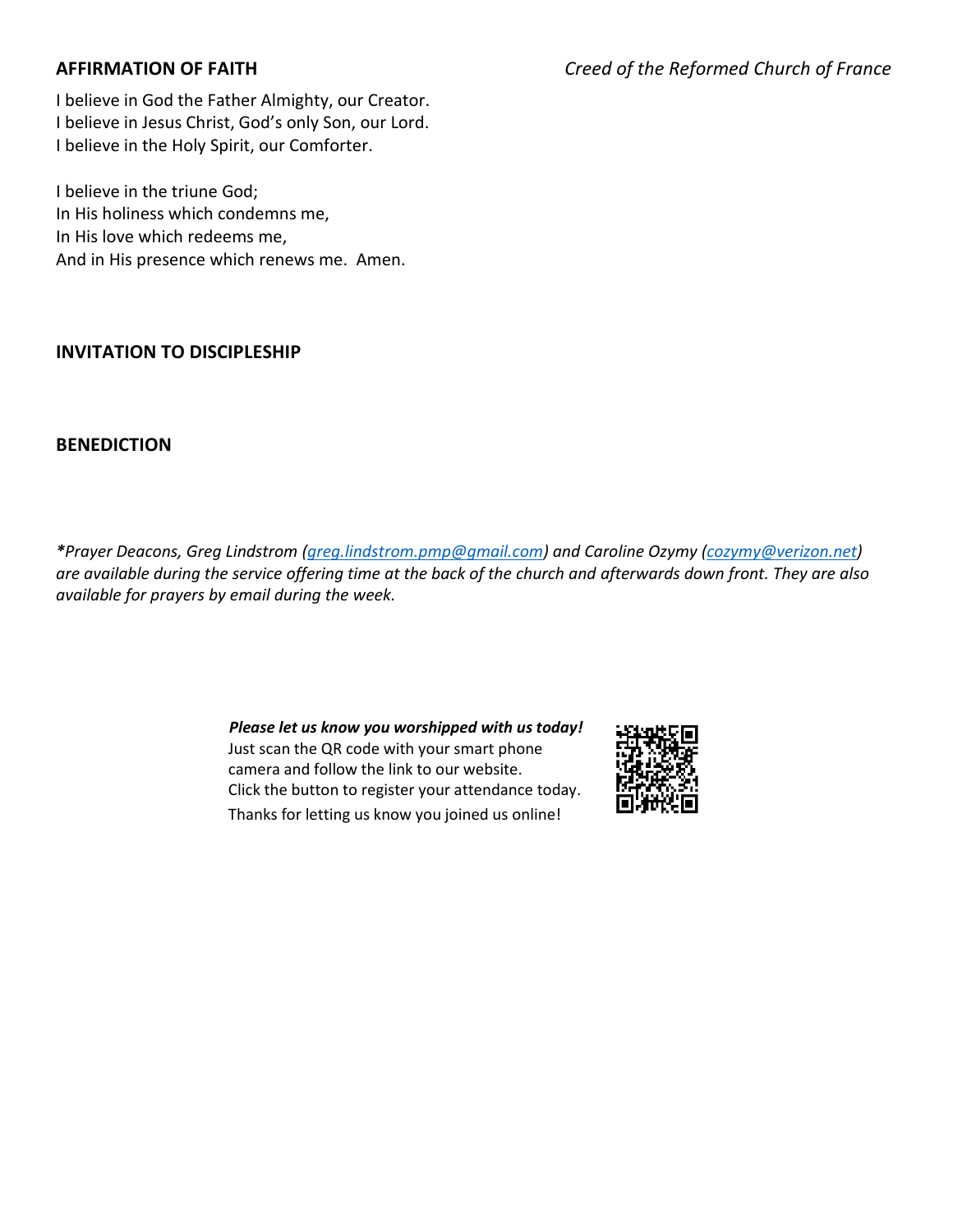### **ANNOUNCEMENTS:**

### **Sunday Worship**

**Next Sunday**, **June 26** Pastor Jonathan will be preaching from Psalm 126: *With Shouts of Joy.*

**HCC Music Ministry** would like to acknowledge this week's worship musicians: Holly Guelich (vocals, percussion), Martin McCall (drums), Joe Mehling (trombone, instrumental arrangements), Dave Mudd (saxophone, synthophone), Michelle Wilkinson (violin, vocals) and Randy Wilkinson (bass, vocals). Thank you for blessing us with your musical gifts!

**Assistive Listening Devices** are available for Sunday worship. Check them out from the Audio Technician at the A/V desk in the back of the sanctuary. **They require your own headphones or earbuds with a 3.5 mm stereo plug**. Also available are Telecoil neck loops for use with Telecoil hearing aids. Please return the device at the end of the service.

**Sanctuary Flowers:** Today's flower arrangement was dedicated by the Messimer & Clifton families in memory of Michele Voelker's Birthday. To dedicate flowers for an upcoming Sunday, please (1) sign-up on the flowers board in the Narthex and (2) email [Stephanie](mailto:admin@hackberrycreekchurch.com) in the church office, letting her know if you are bringing your flowers home or if the Deacons may distribute them. Your \$45 check can be mailed to the office or placed in the offering plate.

**Nursery:** The HCC nursery is available during Worship & Sunday School every Sunday from 9:15 am to 12:00 pm.

**HCC Kids Sunday School (Grades Pre-k to 5th)** continues the Gospel Project unit titled, *All Things New*. Join us every Sunday morning @ 10:45 in the education wing*.* 

**The Bridge Sunday School (HCC Youth, Grades 6th - 12th):** Join us @ 10:45 am in the Youth Room as we continue our series from Lifeway called, *Milestones*. We are talking about these questions: Who is God? What is He like? How does God impact my life today? Where can I turn for answers? Why is having a relationship with God important?

**Adult Sunday School:** Last Sunday, **June 12**, Pastor Jonathan began teaching a summer class entitled, *To the Ends of the Earth*. This class is looking at the global spread of Christianity from Acts to the 21<sup>st</sup> century, from Jerusalem to the ends of the earth. We are meeting every Sunday @ 10:45 am upstairs in rooms 211 and 221 (Clic[k here](https://us02web.zoom.us/j/273688835?pwd=RmxCNDFVMXVmdE44M1hvNGwzK1JOQT09) to join virtually).

### **Special Events & Ministry Updates**

**Vacation Bible School (VBS):** Thank you so much to all of our wonderful volunteers. VBS 2022 was fantastic!

**NEW this Summer! Young Adult Bible Study** kicked off last Sunday evening at the Ozymy home with great success. Young adults recently graduated from high school and older, please join us on Sundays @ 5:30 pm for food, fellowship and fun at 125 Cottonwood Dr, Coppell! Our Bible Study is **"Answers to Tough Questions" by Jeremiah Johnston**. See your *This Week @ HCC* email for more details. Our next meeting dates are: 6/26, 7/10, 7/17, 7/24 with a tentative social event on 7/31. Joining us is guest facilitator, Ali Ozymy who is working on a Master's degree in Science and Religion from Biola University. Please text or emai[l Caroline](mailto:cozymy@verizon.net) Ozymy for questions at (214) 460-2440. See you there!

**The Bridge Ministry:** Church family, there is a fun opportunity to serve our youth this month! We are having a Lock-In June 24-25 @ HCC and your help is greatly appreciated! Please click [here](https://www.hackberrycreekchurch.com/lockin2022.html) and see how you can help out. Additionally, you can visi[t here](https://www.hackberrycreekchurch.com/servestudents.html) for other ways to serve the HCC Youth. Thank you for your continued prayers and support.

The **Ushers & Greeters Ministry** is in need of volunteers to pass the offering plates at Sunday Worship. Please email [Lynn Dorn](mailto:msldorn57@gmail.com) if you can help. Many thanks!

### **Mission Updates:**

**Hands & Feet**: Carter BloodCare was unable to collect blood last Sunday due to the high temperature inside their bus. We will reschedule for a different day later this summer. Thank you to everyone who signed up!